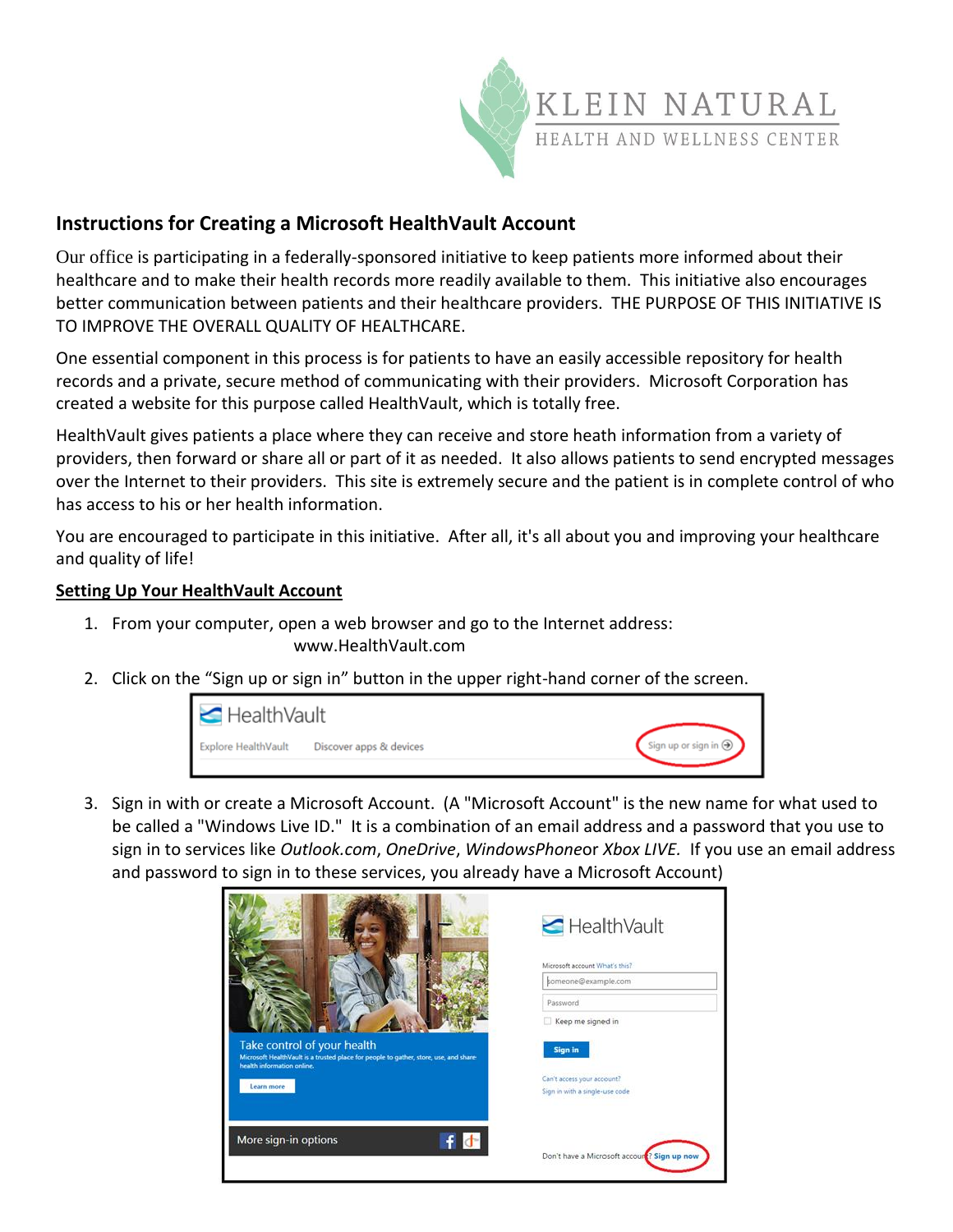4. Once you have created a Microsoft Account and logged in to HealthVault, you will see a menu on the left side of your screen. Click on "Basic Profile."



- 5. Ensure that there is a check mark in the box near the bottom of the page under the "Health care provider reporting" section.
- 6. Then click the "Save" button.



7. Go back to the menu on the left side of your screen and click on "Health Messages."



- 8. Ensure that there is a check mark in the box under the "Allow Access to Health Information..." section.
- 9. Then click the "Allow Access" button near the bottom of the page.

| Allow access to health information for:                                                                                                                                                                                                                                                                                                     |
|---------------------------------------------------------------------------------------------------------------------------------------------------------------------------------------------------------------------------------------------------------------------------------------------------------------------------------------------|
| Roger                                                                                                                                                                                                                                                                                                                                       |
| a Elable health care provider reporting for the selected people. HealthVault allows providers to request reports to certify that<br>s received health information and took a "qualifying action" such as viewing, downloading, or transmitting health information<br>electronically. This application participates in reporting. Learn more |
| Visit the Terms of use and Privacy statement to learn how HealthVault Message Center will collect and use your information, including where<br>and how they may use, store, and transfer your information; what other information they may collect; and how you can review, edit, or<br>remove the information they hold.                   |
| <b>Allow access</b><br>Cancel                                                                                                                                                                                                                                                                                                               |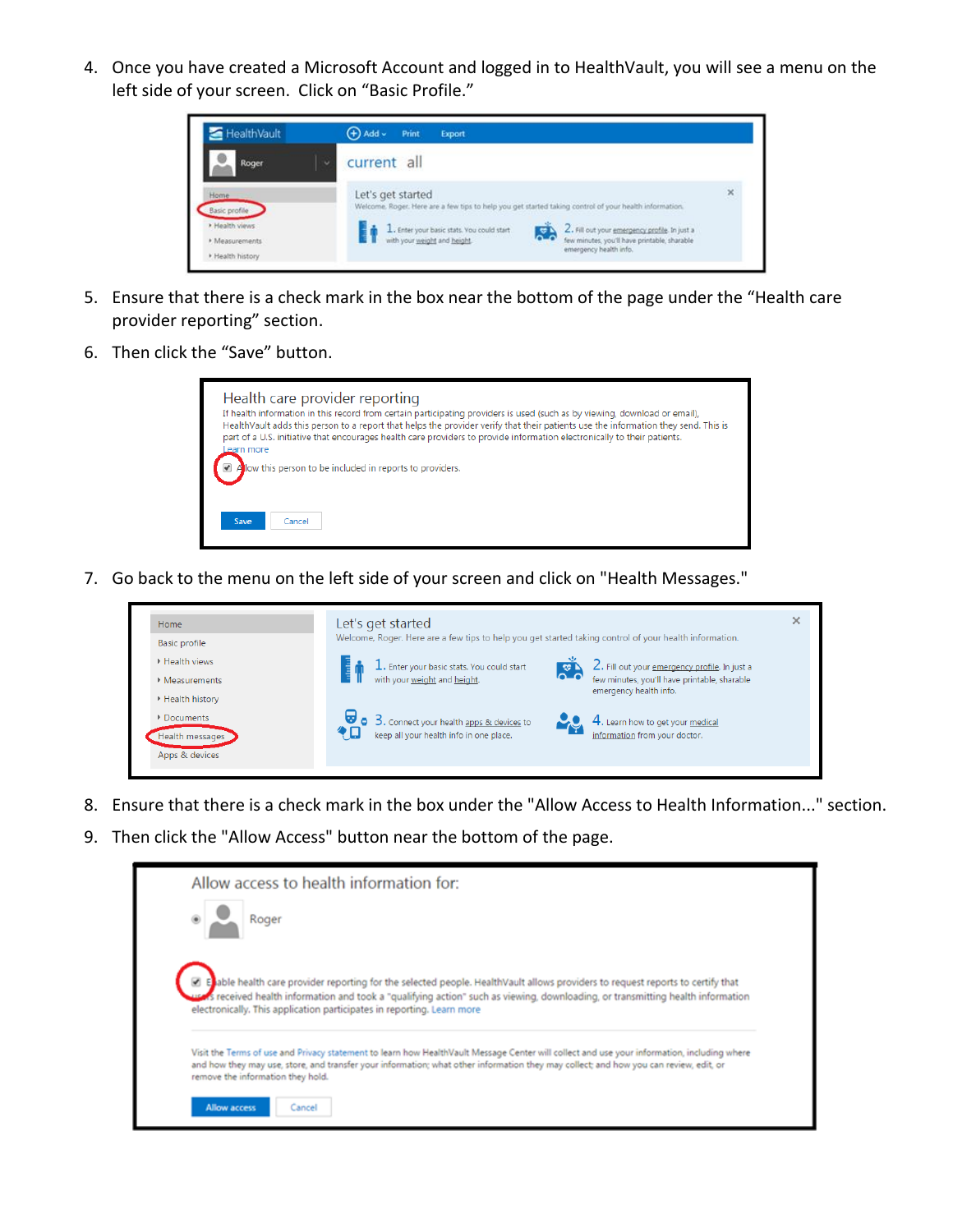10. You will then be transferred to the "Message Center" section of HealthVault. Click the button labeled "Continue to inbox."



11. Click on "New" to send a message to your healthcare provider.

| HealthVault                                                                     |         |
|---------------------------------------------------------------------------------|---------|
| Home > Health messages                                                          |         |
| Health messages for Roger Cross<br>□ roger.cross2912@direct.healthvault-ppe.com |         |
| C Refresh   <a><br/>New</a>                                                     |         |
| From                                                                            | Subject |

12. This messaging service works similarly to regular email. When creating the message, you will need to enter your provider's address in the "TO" box. Your provider's address is:

**Contact@KNH.EonSystemsDirect.com**